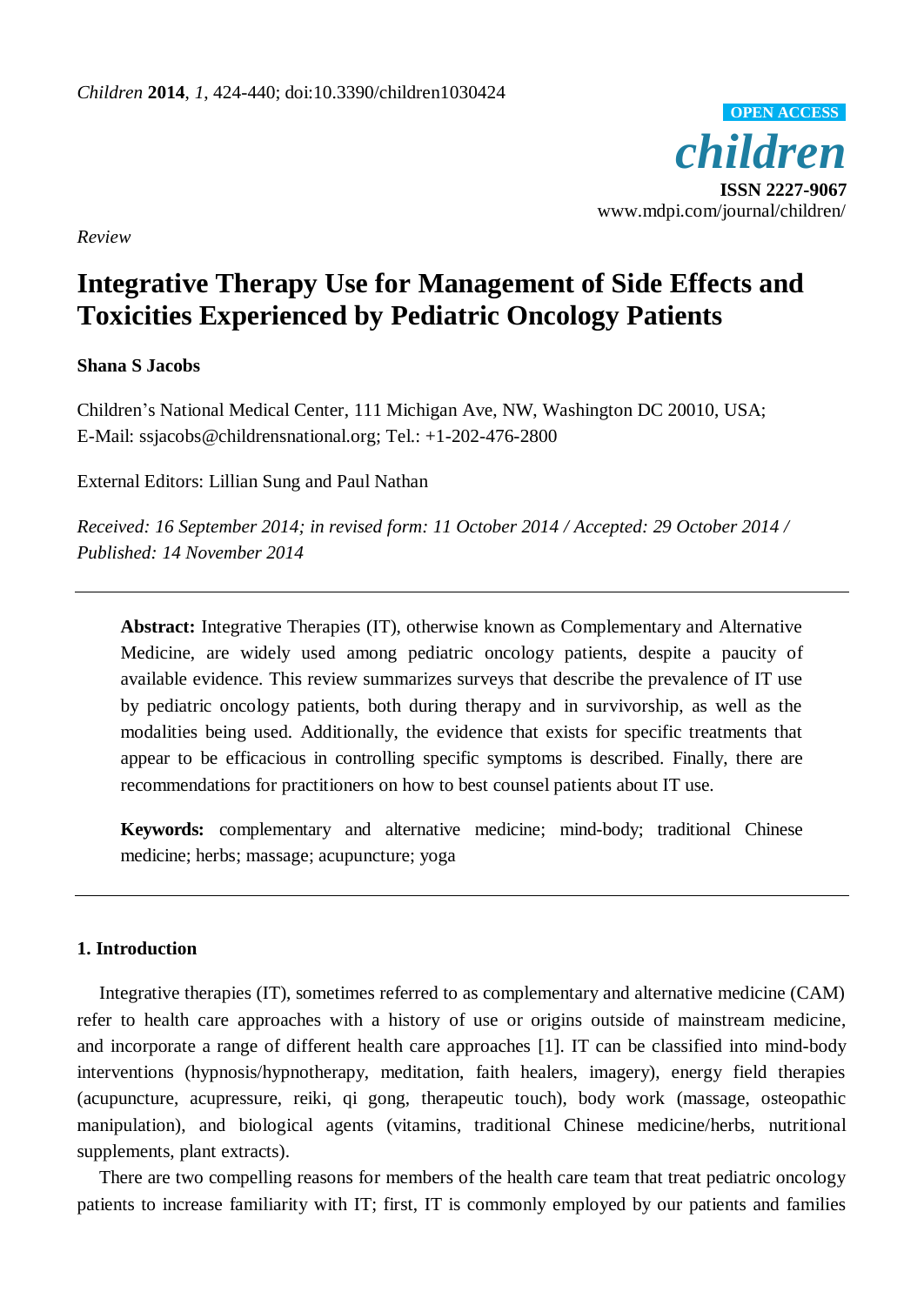and additionally, while the evidence for the effectiveness of these interventions is still building, some of these modalities are useful components of our supportive care arsenal for controlling the side effects of cancer treatments. In particular, the non-pharmacologic approaches are attractive given the possibility of ameliorating side effects without interacting with the many other medications patients are taking. This review will discuss both the types of IT being used by pediatric oncology patients, during therapy and in survivorship, and briefly mention those treatments that appear to be efficacious in controlling specific symptoms.

#### *1.1. IT Use in Children and Adolescents with Cancer*

Multiple studies have surveyed the prevalence of IT use among pediatric oncology patients. In 2010, Bishop *at al.* published a meta-analysis of all published surveys regarding IT use among pediatric cancer patients [2]. They found that these prior surveys yielded inconsistent results; IT prevalence ranged from 6%–91% in the prior studies (although most were in the range of 20%–60%). Some of the inconsistency resulted from different definitions of IT in different studies and different methodology. For example, some studies list types of IT in the survey, while others ask open-ended questions regarding use. In the latter case, some respondents might not consider their practices, such as taking vitamins, or spiritual healing, to be "IT" and therefore might under-report. Additionally, studies report on different patient populations, including multiple different countries, where practices may differ greatly. The most commonly and consistently reported IT modalities were herbal remedies, diets and nutrition, and faith-healing. IT was primarily employed by patients to cure or help fight the child's cancer, to provide symptomatic relief, and to support conventional medicine, such as to relieve toxicities. The analysis reported that IT use was not associated with gender, age, ethnicity, or family income of pediatric patients with cancer.

Since that review was published there have been a few additional surveys of IT use in pediatric cancer. Gottschling recently published a population-based survey, covering 457 pediatric oncology patients across Germany and with a high response rate, suggesting that non-users were likely to be represented [3]. In this study, IT use actually dropped after the cancer diagnosis, with 41% reporting use prior to the diagnosis and only 31% since the diagnosis. Of note, this study did not include prayer/spiritual healing which may partly explain the low rates. An interesting finding in this study was that 78% of patients informed a physician of their IT use, a number higher than that cited in other studies, though only 16% of the attending pediatric oncologists reacted approvingly. Since a portion of patients stopped use after diagnosis, this may indicate that physician disapproval influences patients' discontinuation of IT use. Other studies have documented that most patients and parents do not discuss their use of IT with their physicians, and most pediatric oncologists do not ask about IT use [4–8]. This fact is striking given that most pediatric oncology patients are participating in clinical trials where concomitant medications and their side effects are important to track and report [4], and further compounded as many patients increase IT use when upfront therapy fails [8], a time when many patients are enrolled in studies of investigational agents subject to even closer monitoring. In a study of adults enrolled in phase I trials, 52% of patients were using some sort of integrative therapy, and 77% of those were using a pharmacologic form of IT. Only 23% of patients revealed their IT use to their physician despite the importance of discussing all medications used during a phase I trial [9].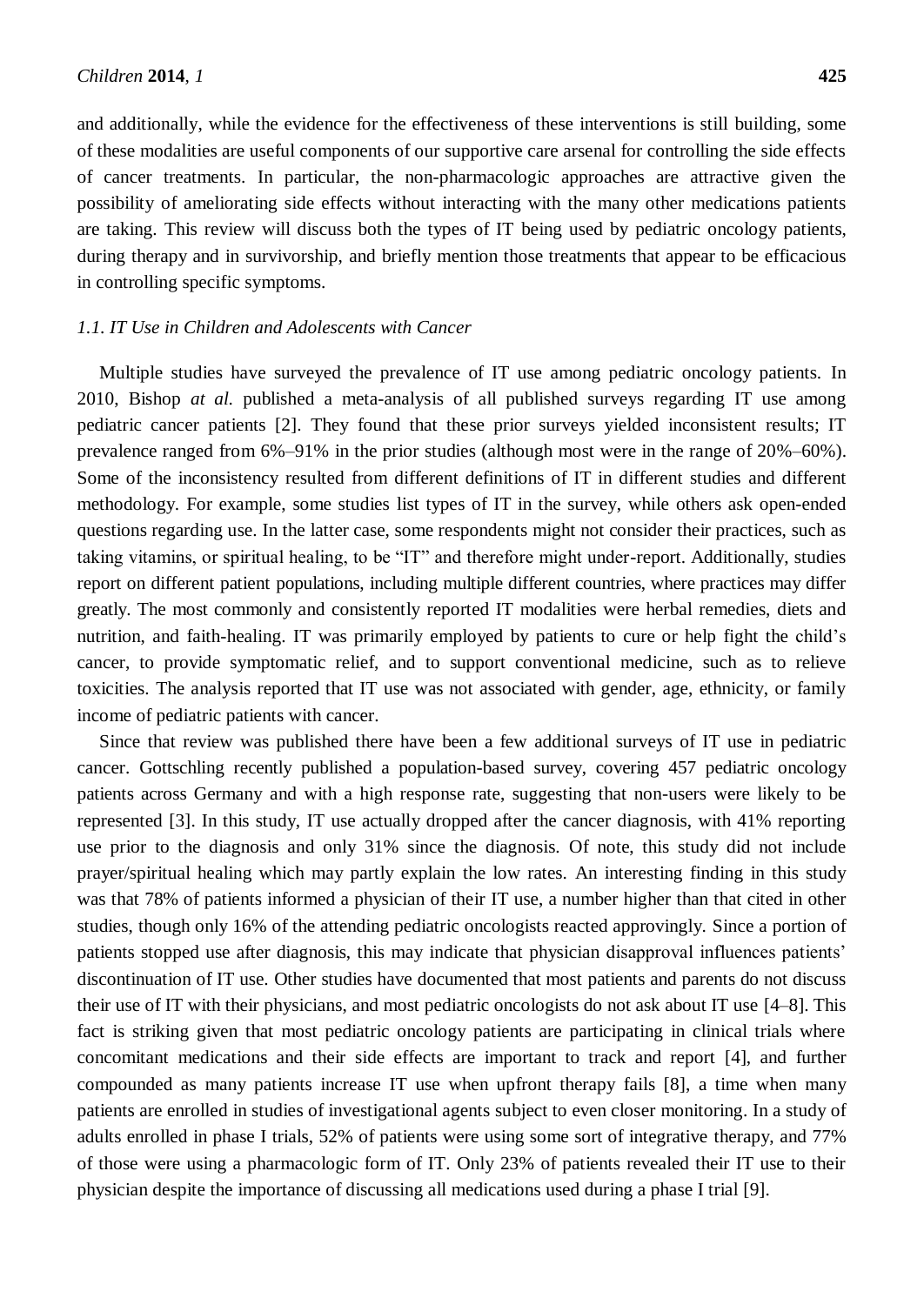Interestingly, in Heath's study of parents whose children died of cancer, parents who had open discussions with the treating physician about treatment alternatives were more likely to use IT [10]. This may suggest that physicians counseling patients at end of life might have been less negative about IT than those treating patients on cure-directed therapy.

Gottschling's study also revealed differences in IT modalities used by different age groups; while both children and adolescents used homeopathy and massage most commonly, children used anthroposophic medicine (a practice very common in Germany but rare in the United States) third most while adolescents turned more to acupuncture and vitamin preparations. While the specific modalities may be most relevant for a German population, the concept that the usage varies by age is important to consider, perhaps reflecting different rates of acceptance of different modalities by younger *versus* older children, or different influences of parental experiences.

Multiple surveys report very high expectations of the patients using IT: In Gottschling's study 68% of the children's guardians and 55% of adolescents were confident or even absolutely sure that IT has beneficial effects. This is consistent with other studies where most patients report that IT therapies have helped them [7]. In Heath's study of bereaved parents, the majority (78%) of respondents felt their child had benefited from IT use, even though parents whose children had used IT reported significantly lower levels of "child enjoyment" during the last month of life than parents whose children had not used IT [10].

#### **2. Evidence for IT**

#### *2.1. Limitations of Research*

Research on IT is complex and usually more difficult than that of conventional therapies, particularly in children with cancer. Preclinical and phase I studies are often not done. Traditional Chinese Medicine (TCM) and other traditional medicine techniques use a very personalized approach that individualizes treatment, using multiple herbs simultaneously, to restore an individual's wellbeing rather than focusing more generally on a type of disease. The whole concept of disease and wellness is different than in Western medicine, and the herbs used have multiple components. These aspects of IT make good randomized clinical trials of the biological therapies very challenging [11,12] Investigations of non-pharmacologic therapies such as massage and acupuncture are hampered by the challenges of finding appropriate placebos, and the difficulty of ensuring a uniform approach between practitioners and from patient to patient [13,14]. Even in studies of adults with cancer, many of the studies done lack adequate controls, or are very small and underpowered to demonstrate efficacy [15,16]. The rarity of childhood cancer further reduces the incentive for many IT providers to scientifically evaluate therapies in children and adolescents and the ability of studies to show an effect of intervention.

### *2.2. Multiple Modalities*

Despite the difficulties inherent in studying IT and the sometimes weak or conflicting evidence, several authors have tried to provide thorough reviews of the available evidence. Hunt evaluated IT use for all pediatric patients and concluded the evidence is strongest for acupuncture for post-operative nausea and vomiting, homeopathy for childhood diarrhea, massage for increasing sleep hours and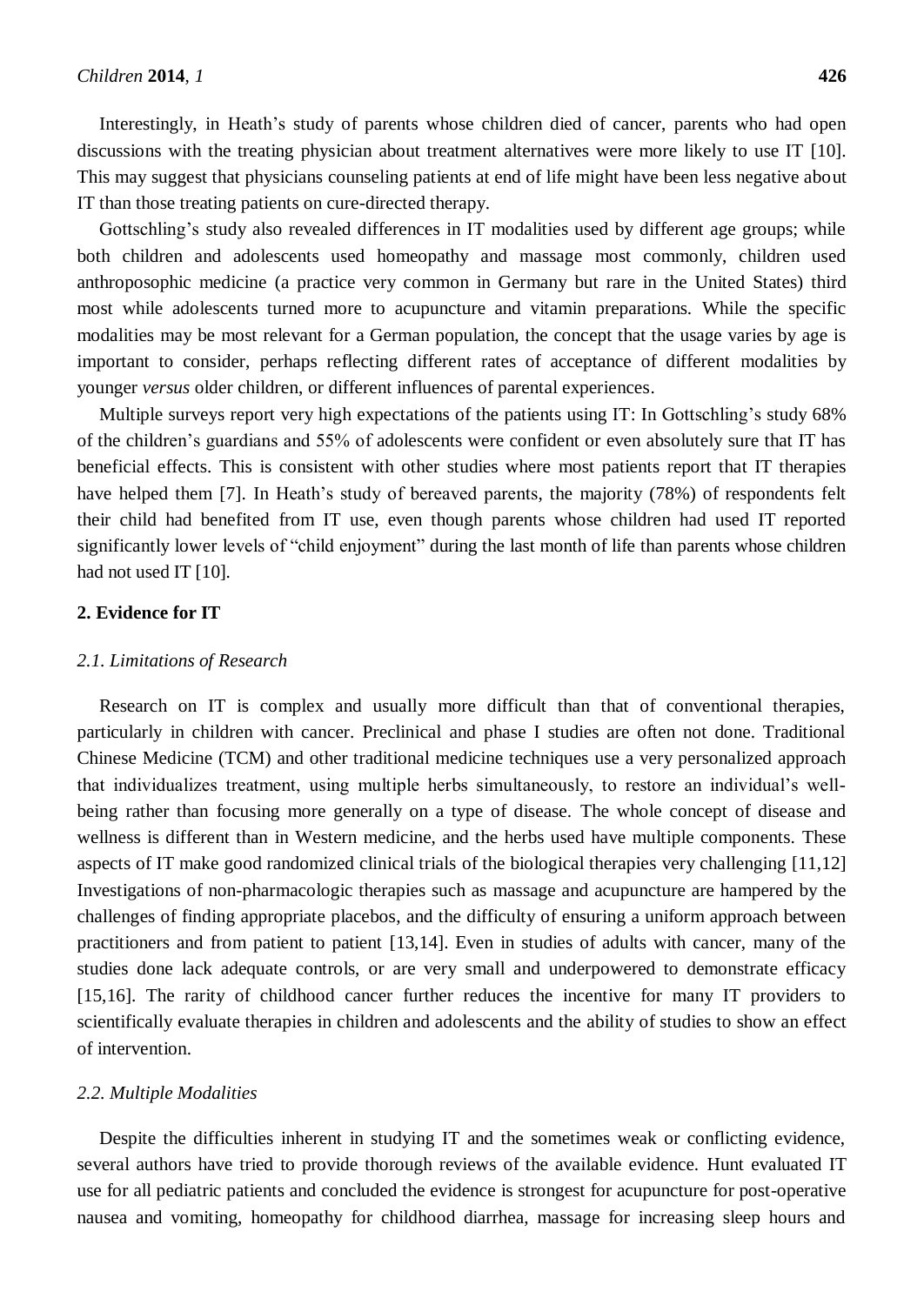hypnotherapy for reducing procedure-related pain [17]. Poder performed a systematic review of all non-pharmacologic forms of IT and found fair evidence for some modalities, including massage, acupuncture, imagery, art therapy, and music therapy. Because of faulty design methods, very few modalities were able to be rated more than "fair", although evidence was slightly better for distraction and hypnosis which both have demonstrated improvements in pain, anxiety, distress, fear and nausea, especially in younger children. Evidence for chiropractic in pediatric oncology is lacking [18]. While evaluating non-pharmacological IT interventions specifically for pain and anxiety, Thrane found that most studies looked primarily at the effects of IT on these symptoms around procedures, and that hypnosis and music therapy were the most helpful in ameliorating procedure-related distress [19].

#### *2.3. Massage*

Massage is one of the more commonly employed forms of IT used by children in general and specifically children with cancer. In a review of massage in pediatric patients, Beider and Moyer reported on 24 randomized controlled trials, accounting for 200 participants, completed between 1992 and 2006. Despite the statistical and design flaws in many of the studies, the authors find strong evidence for the effect of massage on anxiety in children, particularly after repeated sessions of massage [20]. This finding is consistent with studies of massage in adults with cancer, where anxiety is the symptom most consistently reported as positively affected by massage, especially immediately after the massage [21–24]. Other symptoms improved by massage include pain, nausea, depression, anger, stress, and fatigue [25–30]. Most positive effects are short lived (immediately following the massage to within a half hour after), though some longer term effects have been noted [31,32].

In pediatric oncology patients, one small study of a mixed age, mixed diagnosis cohort revealed positive effects on reducing heart rate and anxiety, and participants had very positive evaluations of their massage experience [33]. Another Portuguese study revealed moderate improvements in pain interference [34]. A few studies have investigated massage in children undergoing bone marrow transplantation. In the first, 50 children with cancer undergoing bone marrow transplantation received professional massage, parent massage or were controls. Results indicated statistically significant differences in days to engraftment in the combined (parent and professional) massage group. Results from the professional massage group yielded a significant decrease in immediate anxiety and discomfort [35]. A follow up study at the same center compared a child intervention group (humor  $+$ massage), a parent intervention group (massage + relaxation) and standard of care control and found no differences in depression, quality of life, or post-traumatic stress, though all groups (intervention and control) improved over time and all groups had very high adjustment [36] Another smaller pilot study of three times weekly massage combined with acupressure *versus* standard of care control showed trends towards benefits in pain, nausea, fatigue and mucositits [37], and described high levels of parent/caregiver satisfaction with the intervention [38].

# *2.4. Acupuncture and Acupressure*

Acupuncture describes a family of techniques in which small needles, heat, or electrical stimulation are placed at very precise anatomical points. Acupuncture is a key component of TCM. Acupuncture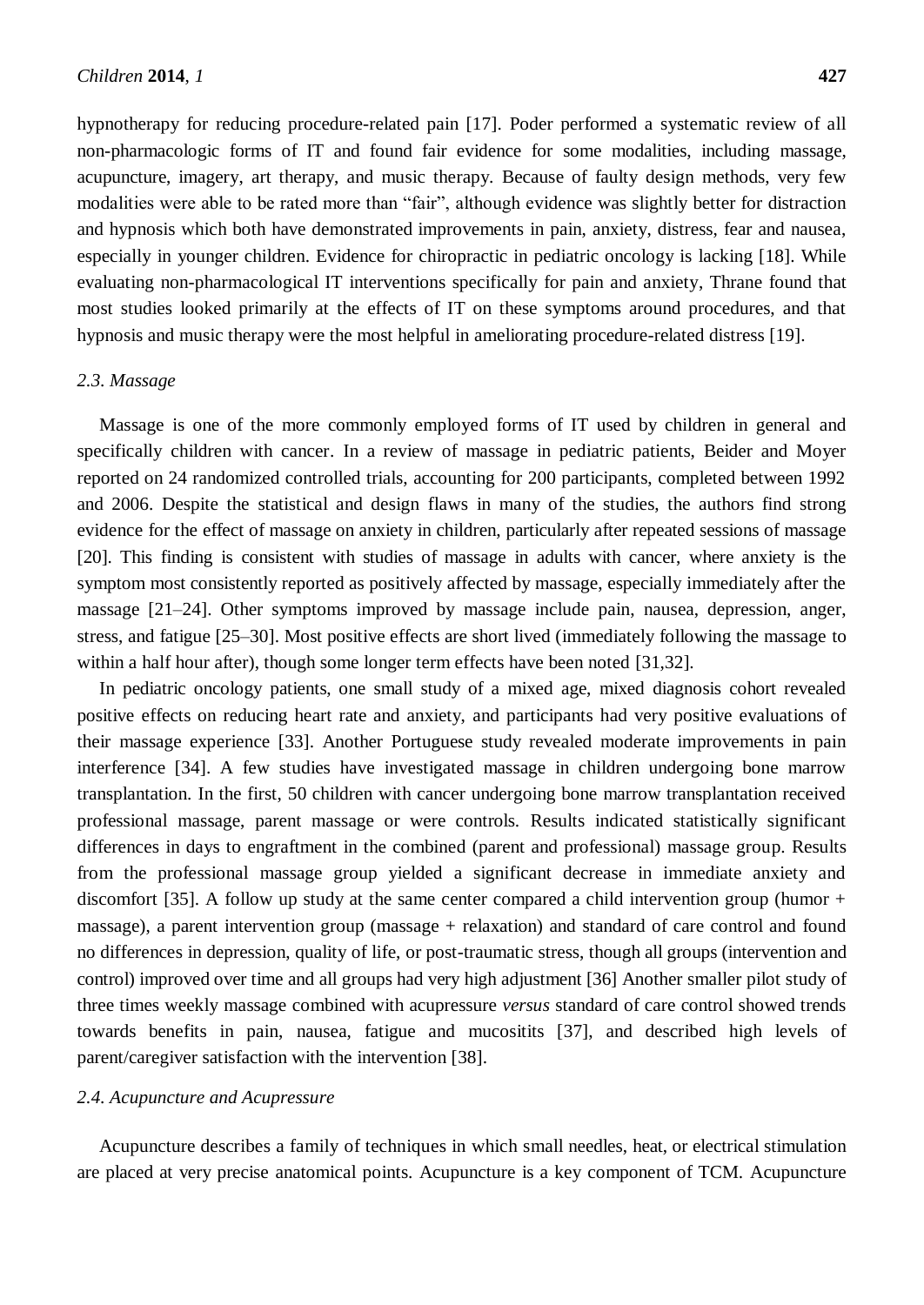points are situated on meridians along which qi (a "life energy") flows. Acupressure applies pressure (by hand or by another device) to the same acupuncture points.

In adult cancer patients, studies have demonstrated efficacy of acupuncture in managing symptoms such as nausea and vomiting [39–41], pain, fatigue, anxiety, and insomnia [42,43]. While evidence regarding use of acupuncture in pediatric conditions has not been as well demonstrated [14], acupuncture has been shown to be well tolerated in children [44,45], including no bleeding complications, even in thrombocytopenic patients [46]. Efficacy has been suggested in ameliorating pediatric pain (not oncology specific) [47–49] and in reducing chemotherapy-induced nausea and vomiting [50]. In addition, a meta-analysis of the effects of acustimulation (acupuncture, acupressure and electrical stimulation) on post-operative nausea and vomiting showed that acustimulation significantly reduced both vomiting and nausea [51].

Acupressure works similarly to acupuncture but uses pressure rather than needles, which is appealing for needle phobic children or when a trained practitioner is not available. The most common type of acupressure is the use of wrist bands which apply pressure to the P6 (Nei Kuan) acupressure point on the ventral surface of the wrist. In adults with cancer, a meta-analysis demonstrated that acupressure reduced both mean and worst acute nausea severity in conjunction with standard antiemetics [52,53]. However, a large 3-arm adult oncology study that incorporated a sham acupressure arm demonstrated a decrease in nausea in both the sham and the real acupressure arms, emphasizing the high potential for placebo effect in these types of studies [54]. A pilot cross-over study in pediatric oncology patients showed that acupressure is safe, feasible, and well-received [55]; a larger randomized study is ongoing.

### *2.5. Mind-Body Therapies*

Landier *et al.* reviewed all studies of IT for procedure-related discomfort in pediatric oncology and found that several mind-body therapies, including hypnosis, cognitive distraction, and imagery, can be effective adjunctive therapies to manage procedure-related pain, anxiety, and distress. They found that hypnosis is particularly helpful for procedures highly associated with pain (e.g., bone marrows and lumbar punctures), and for reducing anticipatory anxiety, especially for children with higher levels of hypnotic susceptibility (often the 7–14 year age group) and when used in combination with pharmacological therapies [56]. Other reviews of non-pharmacological interventions for procedureassociated distress have also agreed that hypnosis was helpful [19,57]. Additionally, a small retrospective study of meditation in children with neuroblastoma receiving monoclonal antibody therapy showed that meditation significantly reduced analgesic use [58].

### *2.6. Energy Therapies*

Energy healing therapy, or biofield therapies, "involves the channeling of healing energy through the hands of a practitioner into the client's body to restore a normal energy balance and, therefore, health" [59]. Energy therapies include Reiki, therapeutic touch, and healing touch. These therapies have been minimally studied in adults with cancer. A recent review of biofield therapies in adults with cancer showed some conflicting effects on symptom reduction, but generally positive effects on pain reduction and psychological distress (anxiety, depression and stress), and improvements in quality of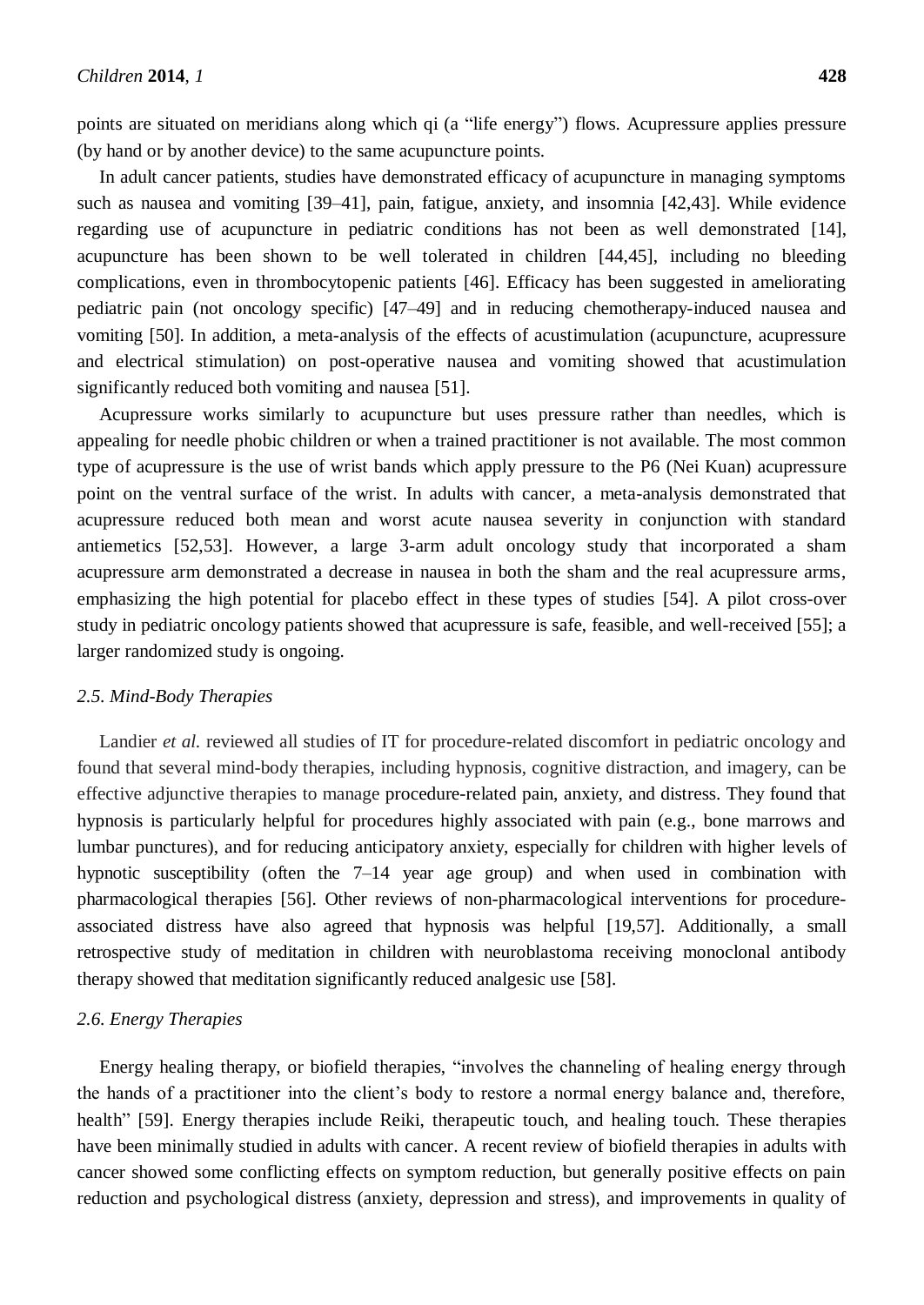life. In several instances, the positive effects were not maintained, and there were some negative studies as well. In addition, most of the studies performed were not sufficiently powered or had a quasiexperimental design, limiting the usefulness of the data [60]. Another review of Reiki in adults with pain analyzed seven subjects (four were cancer patients) and suggested an effect on pain and anxiety [61]. There is even more limited data in pediatric oncology patients. One very small (nine patients) study of healing touch *versus* a "reading/play" control showed decreases in pain, stress, and fatigue for participants, parents, and caregivers [62]. Overall, energy therapies appear to be well received by children and adult cancer patients with no adverse effects, but the data supporting their use is lacking.

# *2.7. Yoga*

Yoga aims to improve physical strength and flexibility as well as mental health through toning, stretching and relaxation training, and has been shown to affect the autonomic nervous system [63,64], reducing levels of salivary cortisol, plasma renin levels and urine nor-epinephrine and epinephrine levels [65], as well as lowering heart rate and blood pressure [66]. In adults with cancer, yoga has demonstrated improvements in fatigue [67,68]. Yoga has been found to be beneficial for physical and cardiopulmonary functioning in healthy children [69]. Two small studies showed that yoga is safe and feasible in pediatric cancer patients who are receiving chemotherapy [70,71], but further research is needed to demonstrate efficacy for symptom management.

# *2.8. Select Herbs and Biologic Therapies*

Many herbs and biologic therapies are in use by patients with cancer and other disorders, and a full review of all potential biologic therapies is beyond the scope of this paper. Other reviews have examined some of these therapies in more detail [11,42,72–74]. Below are described select agents with evidence of effectiveness in symptom management or evidence of potential harm [75].

Traditional Chinese Medicine (TCM) refers to a health care practice approach that incorporates herbal medicines and various mind and body practices, such as acupuncture and tai chi, to prevent and treat health problems. Generally, several herbal medicines are combined by TCM practitioners and the herbs and amounts given are individualized to each patient [76]. Of note, there have been reports of contamination of Chinese herbs, with drugs, toxins, or heavy metals, or with inaccurate descriptions of ingredients, making these medicines particularly challenging not only to study but also to recommend for the pediatric oncology population. Some small studies have demonstrated efficacy of some components [77], for example SAMITAL, for prevention or treatment of mucositis in adults [76,78,79].

Melatonin is commonly used as a sleep aid, among other indications. A systematic review of randomized controlled trials of melatonin in conjunction with chemotherapy in adults with cancer showed some reductions in troubling symptoms (asthenia, leucopenia and thrombocytopenia, nausea and vomiting, and hypotension). There were no adverse effects noted, despite the fact that high doses were often used [80]. Melatonin has not been studied in children.

Ginger (*Zingiber officinale*) is often used as an antiemetic. It has been shown to be effective for nausea and vomiting associated with pregnancy [81–84], as well as shown promising, but inconsistent effects, on post-operative nausea and vomiting [85–88]. Several studies have assessed ginger for CINV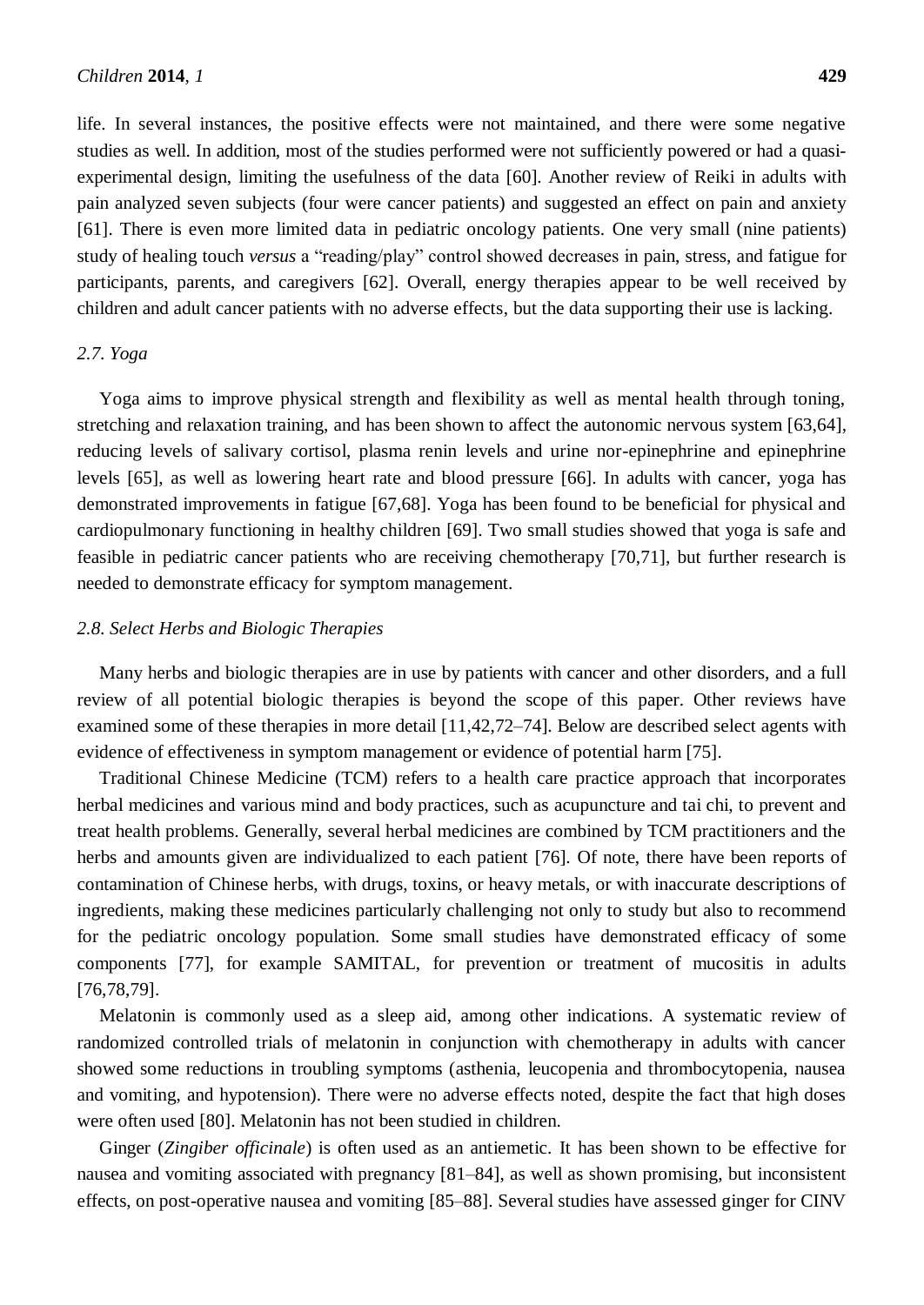in adults. In the largest study to date, Ryan *et al.* compared nausea severity in 644 adults receiving

single-day chemotherapy who received one of three doses of ginger  $(0.5 \text{ g}, 1.0 \text{ g}, 1.5 \text{ g})$  to placebo. All doses of ginger significantly reduced nausea severity ( $p = 0.003$ ), with the largest reduction in nausea severity at the 0.5 g/day and 1.0 g/day doses [89]. Ginger has not been well-studied in pediatric cancer patients.

Probiotics are one of the most frequently used biologic IT in children and adolescents. A number of studies have investigated *Lactobacillus rhamnosus GG* (Culturelle) in otherwise healthy children with viral-induced diarrhea and have reported encouraging findings. Because probiotics contain live active organisms, there has been hesitation in prescribing their use in immunocompromised patients. However, large, randomized, clinical trials in immunocompetent patients, including newborns, have rarely reported any adverse events [42]. Probiotics may be beneficial in the setting of allogeneic stem cell transplant. In a murine model of acute graft *versus* host disease (aGVHD), *L. rhamnosus GG* before and after transplantation resulted in improved survival and reduced Agvhd [90]. In a small study of children receiving chemotherapy, patients treated with the *Bifidobacterium breve* strain Yakult had fewer fevers and enhanced the habitation of anaerobes in the intestinal flora [91].

Glutamine is a conditionally essential amino acid during severe catabolic states and has been used for the prevention of mucositis and peripheral neuropathy. Although the optimal dosing and route of administration is not known, it appears promising in adult and pediatric oncology patients [92]. In studies of children undergoing stem cell transplants (SCT), glutamine decreased duration of fever [93] and use of both total parental nutrition (TPN) and narcotics compared to standard of care [94]. However, a small study of children receiving glutamine with chemotherapy showed no difference in the side effect profiles of the chemotherapy [95]. Glutamine has also been found to be helpful in preventing peripheral neuropathy in adults with cancer for example in patients on paclitaxel and oxaliplatin [96]. However, in a Children's Oncology Group randomized controlled trial of glutamic acid for the prevention of vincristine toxicity in pediatric oncology patients, glutamic acid was not found to prevent neuropathy [97].

Carnitine deficiency has been noted in children and adolescents receiving chemotherapy, and has been found to correlate with fatigue [98]. Open-label studies in adult cancer patients, supplementation with L-Carnitine has been found to reduce cancer-related fatigue [99], however a large randomized trial showed no difference in fatigue compared to placebo [100].

Several herbal agents have been used for treating sleep disorders, a common complaint among cancer patients. Of these, Valerian *(Valeriana officinalis*) and Kava *(Piper methysticum)* have the most evidence in support. *Valerian* is a popular European herbal sedative. Multiple studies have shown Valerian to improve sleep without increasing daytime sleepiness. Additionally, it appears to have a wide margin of safety and it is not metabolized via the cytochrome enzymes, suggesting no interaction with chemotherapy agents. However, it has not been well studied in cancer patients or in children, and effects of long-term use are unknown. *Kava* also appears to be efficacious and is generally well tolerated, but there have been a few reports of hepatic failure associated with *Kava* use, making it not advisable to use concurrently with chemotherapy [101].

Antioxidants (such as beta-carotene, lycopene, Vitamins C, E, and A, and other substances) are another common class of supplements used by patients with cancer. In a prospective observational study conducted among children with Acute Lymphoblastic Leukemia (ALL), low plasma and dietary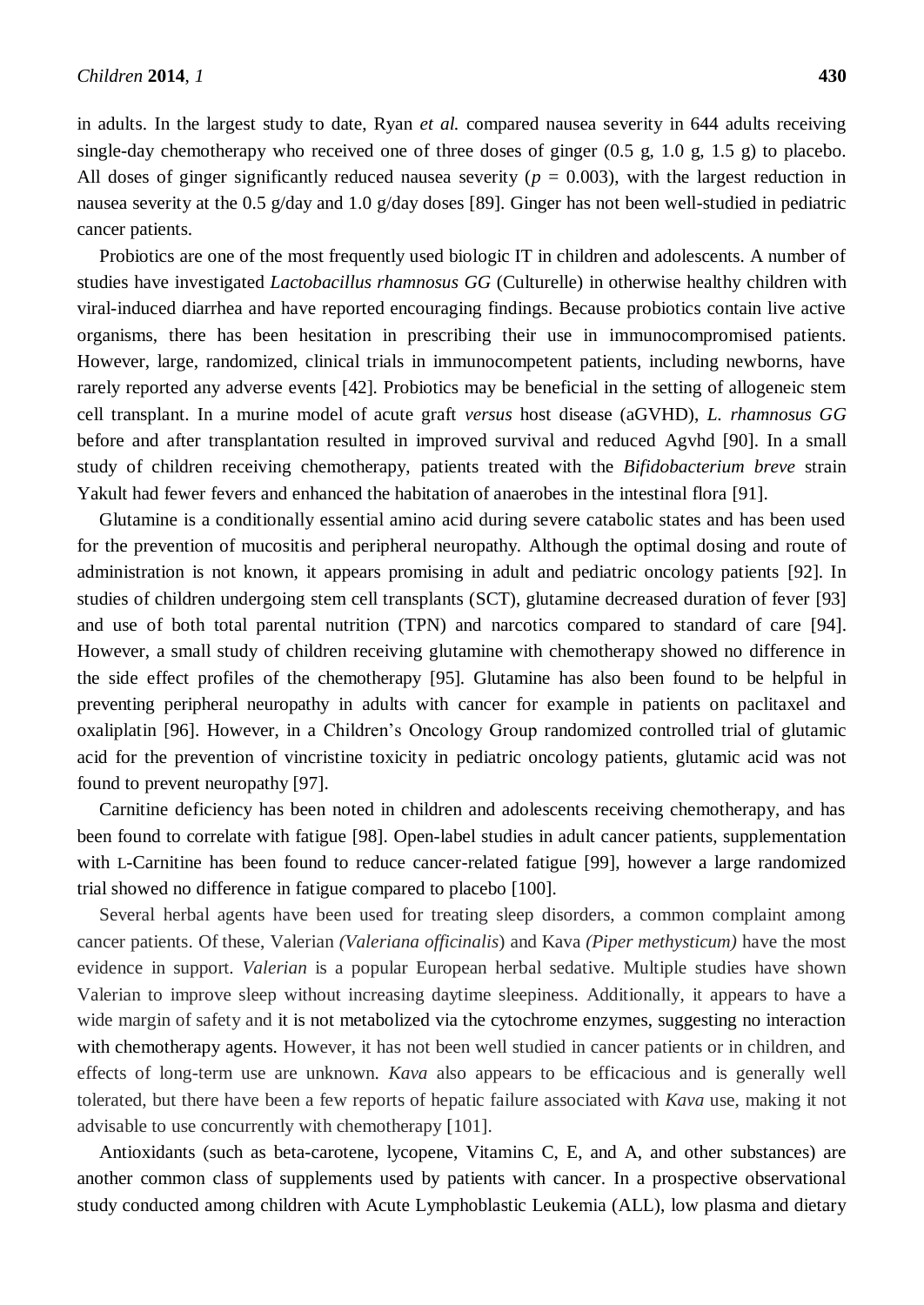antioxidant levels directly correlated with treatment related toxicity [102]. However, there is concern that supplements promoted for their antioxidant qualities may diminish the efficacy of anticancer treatments, particularly radiation, that work through promotion of oxidizing free radicals [11,103]. Studies adequately evaluating the impact of supplementation on toxicity and disease free survival have not been completed, making it difficult to recommend these supplements for oncology patients on therapy.

Milk thistle, a hepatoprotective herb, is associated with reductions in serum transaminases in children receiving maintenance chemotherapy for ALL [104]. Its use may reduce the need for dose reductions in chemotherapy for hepatotoxicity, but larger randomized studies are warranted.

Fish oil, or omega-3 fatty acids (eicosapentaenoic acid (EPA) and docosahexaenoic acid (DHA)) are naturally found in fish and are thought to protect against inflammation. Supplementation with fish oils have been shown to have some benefit for adults undergoing chemotherapy in terms of weight gain and quality of life [105,106] and is often used in children with cognitive and attention disorders, conditions which mimic some of the long term cognitive deficits in survivors of childhood cancer, though the evidence is still in development [107,108]. Since high doses of these supplements are well tolerated for various conditions, there appears little down side to recommending fish oil supplementation for childhood survivors experiencing or at risk of cognitive problems.

### **3. Risks of IT**

Integration of IT into pediatric oncology, even as an adjunct for symptom management, is controversial. The evidence supporting the safety and efficacy of herbal and biologic treatments alongside or even following chemotherapy is lacking, the herbs are not regulated by the Food and Drug Administration, and systematic reporting is not legally mandated [72]. As mentioned above, there have been reports of heavy metal and microbial contamination of TCM herbs [109]. On the other hand, in a summary of all adverse events associated with the use of IT in children reported to an Australian registry, most of the severe events (and all of the death) were connected to those patients who used IT in lieu of conventional medicine, as opposed to as an adjunct [110]. While many side effects of herbs and interactions with chemotherapy remain unknown, some of the known and theoretical risks and interactions are available [73,111,112].

The non-biologically based therapies are generally considered safe and there is a low risk of interference with conventional therapies. However, training programs for IT practitioners often have little to no standards for training with children, let alone children receiving intensive conventional treatment. Furthermore, most pediatric hematology/oncology fellowship curricula do not have formal educational on IT; therefore, pediatric oncologists have little information and are ill-prepared to advise patients on how to safely incorporate IT into their treatment.

# **4. How to Best Counsel Patients about IT Use**

Given the inadequate quantity and quality of research on integrating IT into standard chemotherapy treatment, many practitioners simply advise against IT use. However, the popularity of IT, and the frequent under-reporting of IT use among cancer patients and their families suggests that it is necessary to be open to discussing and even recommending certain forms of IT. In general, since non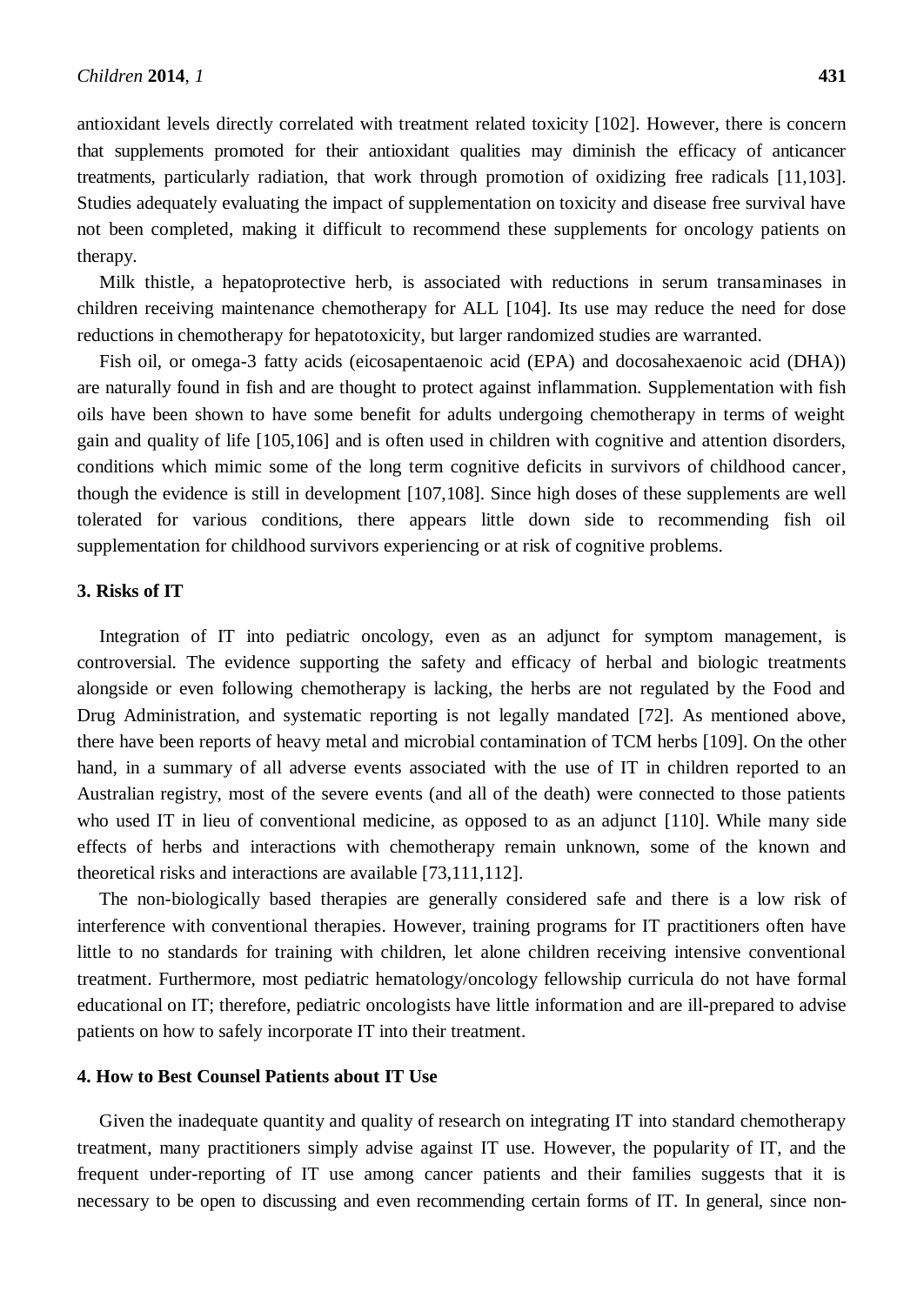pharmacological forms of IT have not been found to be harmful—some studies have suggested benefits—and many patients are eager to try alternatives to medications for symptom relief, it makes sense for oncologists to encourage patients to try these modalities when appropriate, available, and not cost-prohibitive. In terms of the biological therapies, it is important to ask patients if they are taking any types of herbs or supplements, or if they plan to. While they must always be cautioned about the potential risks as discussed above, the specific supplements they are interested in can be further researched for known toxicities or interactions to make an informed decision. Some reputable sites with comprehensive summaries of known complementary treatments include the Society of Integrative Oncology Guidelines [113], and National Center for Complementary and Alternative Medicine "Topics A to Z" [114]. See Table 1 for a summary of IT modalities, associated symptoms and evidence for use.

| <b>Modality</b>                             | <b>Symptoms used for</b>                  | <b>Comments</b>                                          |
|---------------------------------------------|-------------------------------------------|----------------------------------------------------------|
| Massage                                     | Anxiety, pain, nausea, depression, anger, | Most evidence for reduction of                           |
|                                             | stress, and fatigue, discomfort,          | anxiety, especially in adults with                       |
|                                             | mucositis                                 | cancer; some evidence in pediatric                       |
|                                             |                                           | oncology                                                 |
| Acupressure and acupuncture                 | Nausea and vomiting, pain, fatigue,       | Specific evidence for chemo-induced                      |
|                                             | anxiety and insomnia                      | nausea and vomiting in pediatric                         |
|                                             |                                           | oncology, and pediatric pain                             |
|                                             |                                           | (non-cancer specific)                                    |
| Mind-body therapies, including              | Procedure-related pain, anxiety,          | Evidence in pediatrics, especially                       |
| hypnosis, cognitive distraction,            | and distress                              | for hypnosis                                             |
| meditation and imagery                      |                                           |                                                          |
| Energy therapies, or biofield               | Pain, anxiety/depression/stress, fatigue  | Scant evidence in adults and children                    |
| therapies (healing touch,                   |                                           |                                                          |
| therapeutic touch, Reiki)                   |                                           |                                                          |
| Yoga<br><b>Traditional Chinese Medicine</b> | Fatigue, stress                           | Scant evidence in pediatric oncology                     |
|                                             | All symptoms                              | Very limited evidence in pediatric<br>oncology           |
| Melatonin                                   | Asthenia, leucopenia and                  | Not studied in children                                  |
|                                             | thrombocytopenia, nausea and              |                                                          |
|                                             | vomiting, and hypotension                 |                                                          |
| Ginger                                      | Nausea                                    | Evidence in adult oncology                               |
| Probiotics                                  | Diarrhea, graft vs host disease           | Minimal<br>evidence in pediatric                         |
|                                             |                                           | oncology                                                 |
| Glutamine                                   | Peripheral neuropathy and mucositis       | Mixed evidence for mucositis in                          |
|                                             |                                           | pediatric oncology; poor evidence for                    |
|                                             |                                           | use in neuropathy                                        |
| Carnitine                                   | Fatigue                                   | Not studied in pediatrics; mixed                         |
|                                             |                                           | results in adult oncology                                |
| Valerian                                    | Sleep problems                            | Not well studied in pediatrics or                        |
|                                             |                                           | cancer patients                                          |
| Kava                                        | Sleep problems                            | Risk of liver toxicity limits use                        |
| Milk thistle                                | Liver toxicity                            | Limited evidence in pediatric ALL                        |
| Fish oil                                    | Malnutrition, cognitive disorders         | Evidence in adults with cancer and<br>children with ADHD |

**Table 1.** Integrative Therapy (IT) modalities, relevant symptoms, and evidence in support.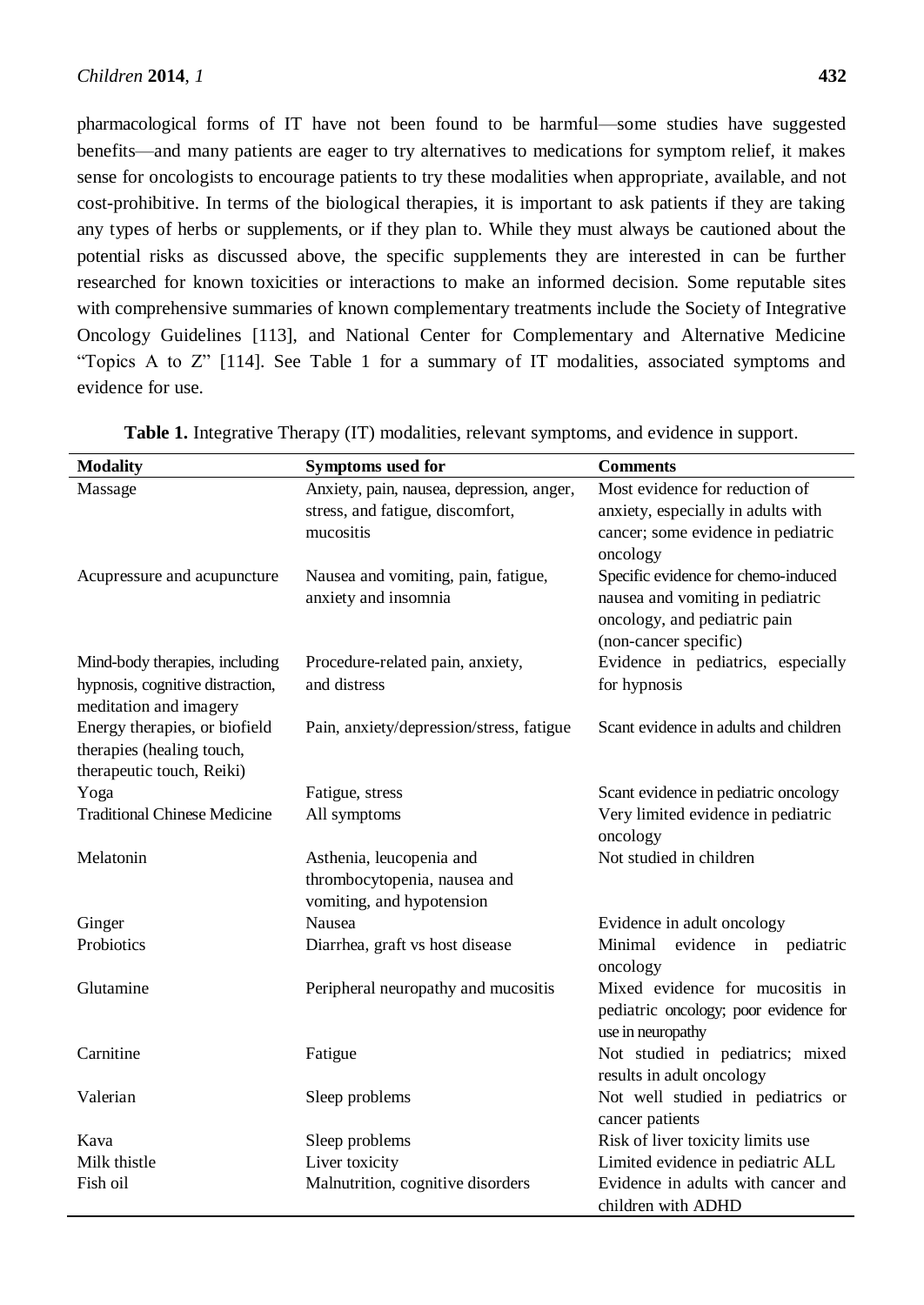# **5. Summary**

The goal of an integrative approach in the care of children and adolescents with malignancies is to provide IT modalities that are deemed safe and effective in conjunction with effective conventional medical treatments. There is significant need for research evaluating the roles of IT for symptom control of toxicities related to conventional therapies. More formal education opportunities on IT in the training of pediatric oncologists and other healthcare providers working with children and adolescents with cancer should be implemented. Healthcare providers should consider how IT services may be beneficial to children and adolescents with cancer. However, until the evidence for or against an integrative modality is more conclusive, the provider's role is to ask about and document the use of IT, critically evaluate the evidence or lack of evidence, balance the potential risks with possible benefits, and assist the family in their decisions regarding use of integrative approaches for their child.

#### **Conflicts of Interest**

The author reports no conflict of interest.

# **References**

- 1. Complementary, Alternative, or Integrative Health: What's In a Name? Available online: http://nccam.nih.gov/health/whatiscam (accessed on 12 November 2014).
- 2. Bishop, F.L.; Prescott, P.; Chan, Y.K.; Saville, J.; von Elm, E.; Lewith, G.T. Prevalence of complementary medicine use in pediatric cancer: A systematic review. *Pediatrics* **2010**, *125*, 768– 776.
- 3. Gottschling, S.; Gronwald, B.; Schmitt, S.; Schmittb, C.; Länglerc, A.; Leidigd, E.; Meyere, S.; Baane, A.; Shamdeend, M.G.; Berrangc, J.; *et al*. Use of complementary and alternative medicine in healthy children and children with chronic medical conditions in Germany. *Complement. Ther. Med.* **2013**, *21 Suppl. 1*, S61–S69.
- 4. Kelly, K.M.; Jacobson, J.S.; Kennedy, D.D.; Braudt, S.M.; Mallick, M.; Weiner, M.A. Use of unconventional therapies by children with cancer at an urban medical center. *J. Pediatr. Hematol. Oncol.* **2000**, *22*, 412–416.
- 5. Roth, M.; Lin, J.; Kim, M.; Moody, K. Pediatric oncologists' views toward the use of complementary and alternative medicine in children with cancer. *J. Pediatr. Hematol. Oncol.* **2009**, *31*, 177–182.
- 6. Valji, R.; Adams, D.; Dagenais, S.; Clifford, T.; Baydala, L.; King, W.J.; Vohra, S. Complementary and alternative medicine: A survey of its use in pediatric oncology. *Evid. Based Complement. Alternat. Med.* **2013**, *2013*, e527163.
- 7. O'Connor, N.; Graham, D.; O'Meara, A.; Devins, M.; Jennings, V.; O'Leary, D.; O'Reilly, M. The use of complementary and alternative medicine by irish pediatric cancer patients. *J. Pediatr. Hematol. Oncol.* **2013**, *35*, 537–542.
- 8. Paisley, M.A.; Kang, T.I.; Insogna, I.G.; Rheingold, S.R. Complementary and alternative therapy use in pediatric oncology patients with failure of frontline chemotherapy. *Pediatr. Blood Cancer* **2011**, *56*, 1088–1091.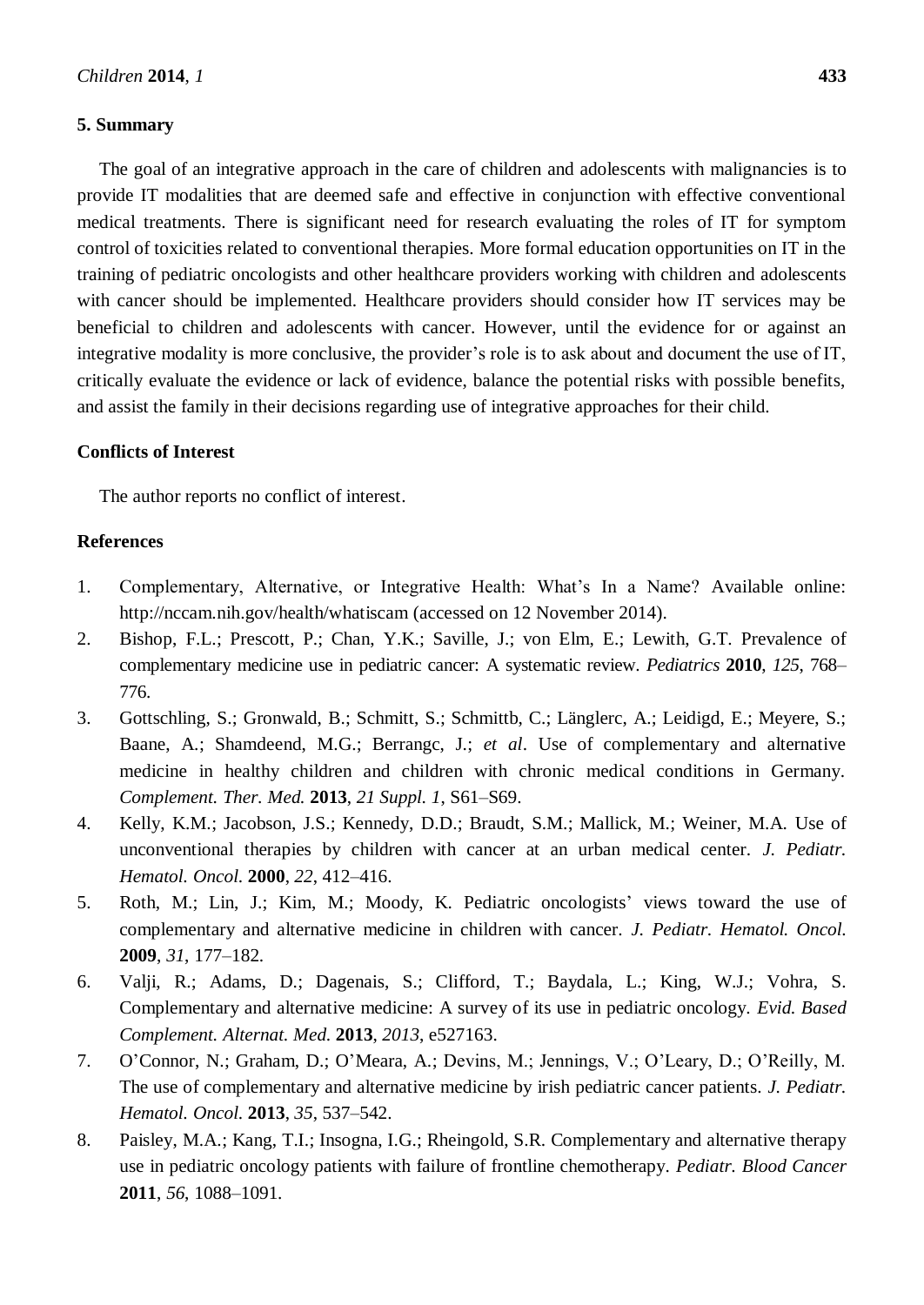- 9. Naing, A.; Stephen, S.K.; Frenkel, M.; Chandhasin, C.; Hong, D.S.; Lei, X.; Falchook, G.; Wheler, J.J.; Fu, S.; Kurzrock, R. Prevalence of complementary medicine use in a phase 1 clinical trials program. *Cancer* **2011**, *117*, 5142–5150.
- 10. Heath, J.A.; Oh, L.J.; Clarke, N.E.; Wolfe, J. Complementary and alternative medicine use in children with cancer at the end of life. *J. Palliat. Med.* **2012**, *15*, 1218–1221.
- 11. Melnick, S.J. Developmental therapeutics: Review of biologically based complementary and alternative medicine (CAM) therapies for potential application in children with cancer-part II. *J. Pediatr. Hematol. Oncol.* **2006**, *28*, 271–285.
- 12. Melnick, S.J. Developmental therapeutics: Review of biologically based CAM therapies for potential application in children with cancer: Part I. *J. Pediatr. Hematol. Oncol.* **2006**, *28*, 221– 230.
- 13. Livingston, K.; Beider, S.; Kant, A.J.; Gallardo, C.C.; Joseph, M.H.; Gold, J.I. Touch and massage for medically fragile infants. *Evid. Based Complement. Alternat. Med.* **2009**, *6*, 473– 482.
- 14. Gold, J.I.; Nicolaou, C.D.; Belmont, K.A.; Katz, A.R.; Benaron, D.M.; Yu, W. Pediatric acupuncture: A review of clinical research. *Evid. Based Complement. Alternat. Med.* **2009**, *6*, 429–439.
- 15. Bao, Y.; Kong, X.; Yang, L.; Liu, R.; Shi, Z.; Li, W.; Hua, B.; Hou, W. Complementary and alternative medicine for cancer pain: An overview of systematic reviews. *Evid. Based Complement. Alternat. Med.* **2014**, *2014*, e170396.
- 16. Finnegan-John, J.; Molassiotis, A.; Richardson, A.; Ream, E. A systematic review of complementary and alternative medicine interventions for the management of cancer-related fatigue. *Integr. Cancer Ther.* **2013**, *12*, 276–290.
- 17. Hunt, K.; Ernst, E. The evidence-base for complementary medicine in children: A critical overview of systematic reviews. *Arch. Dis. Child.* **2011**, *96*, 769–776.
- 18. Poder, T.G.; Lemieux, R. How effective are spiritual care and body manipulation therapies in pediatric oncology? A systematic review of the literature. *Global J. Health Sci.* **2014**, *6*, 112– 127.
- 19. Thrane, S. Effectiveness of integrative modalities for pain and anxiety in children and adolescents with cancer: A systematic review. *J. Pediatr. Oncol. Nurs.* **2013**, *30*, 320–332.
- 20. Beider, S.; Moyer, C.A. Randomized controlled trials of pediatric massage: A review. *Evid. Based Complement. Alternat. Med.* **2007**, *4*, 23–34.
- 21. Ahles, T.A.; Tope, D.M.; Pinkson, B.; Walch, S.; Hann, D.; Whedon, M.; Dain, B.; Weiss, J.E.; Mills, L.; Silberfarb, P.M. Massage therapy for patients undergoing autologous bone marrow transplantation. *J. Pain Symptom Manage.* **1999**, *18*, 157–163.
- 22. Campeau, M.P.; Gaboriault, R.; Drapeau, M.; van Nguyen, T.; Roy, I.; Fortin, B.; Marois, M.; Nguyen-Tân, P.F. Impact of massage therapy on anxiety levels in patients undergoing radiation therapy: Randomized controlled trial. *J. Soc. Integr. Oncol.* **2007**, *5*, 133–138.
- 23. Cassileth, B.R.; Vickers, A.J. Massage therapy for symptom control: Outcome study at a major cancer center. *J. Pain. Symptom Manage.* **2004**, *28*, 244–249.
- 24. Post-White, J.; Kinney, M.E.; Savik, K.; Gau, J.B.; Wilcox, C.; Lerner, I. Therapeutic massage and healing touch improve symptoms in cancer. *Integr. Cancer Ther.* **2003**, *2*, 332–344.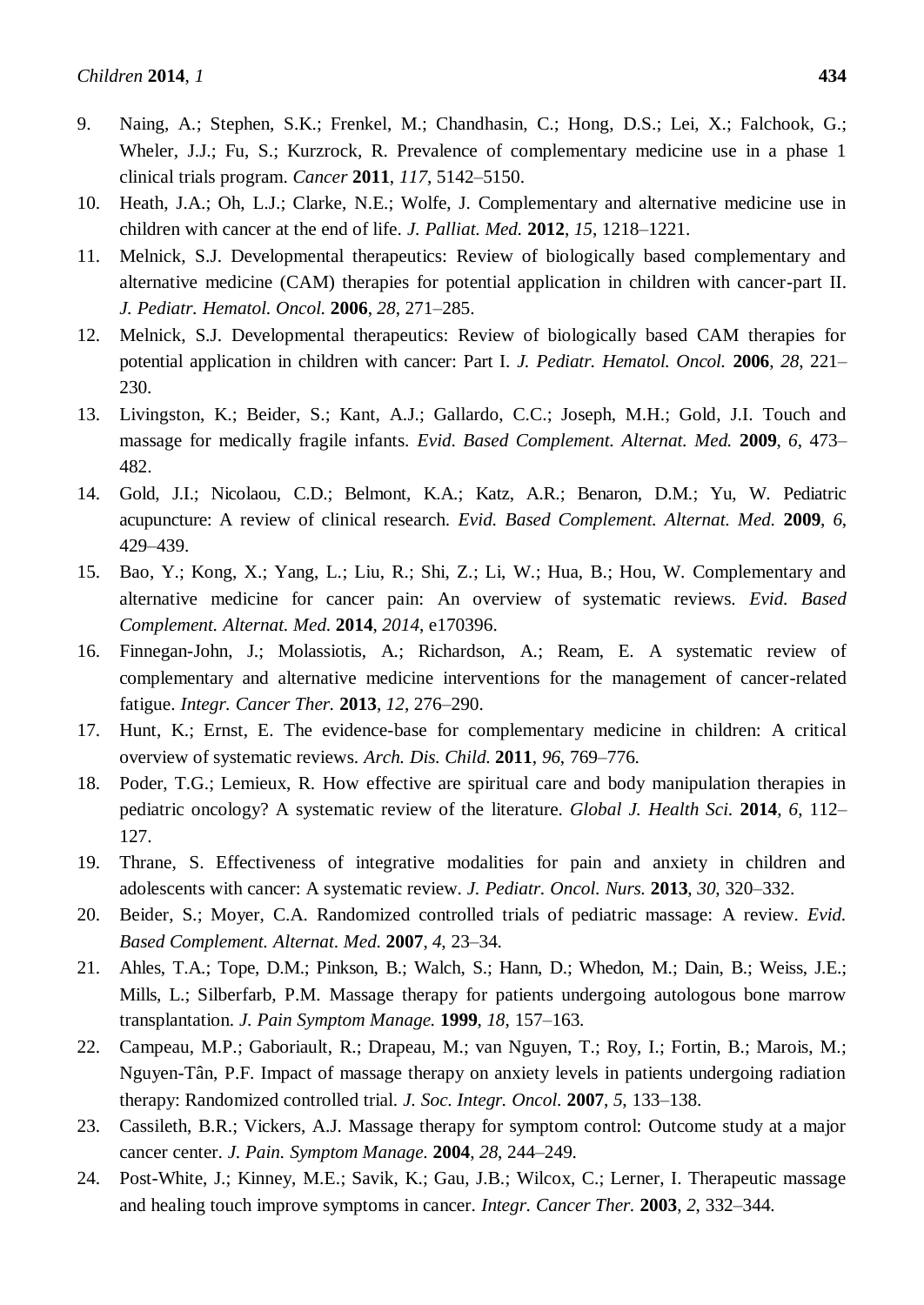- 25. Ernst, E. Massage therapy for cancer palliation and supportive care: A systematic review of randomised clinical trials. *Support. Care Cancer* **2009**, *17*, 333–337.
- 26. Jane, S.W.; Wilkie, D.J.; Gallucci, B.B.; Beaton, R. Systematic review of massage intervention for adult patients with cancer: A methodological perspective. *Cancer Nurs.* **2008**, *31*, E24–E35.
- 27. Wilkinson, S.; Barnes, K.; Storey, L. Massage for symptom relief in patients with cancer: Systematic review. *J. Adv. Nurs.* **2008**, *63*, 430–439.
- 28. Myers, C.D.; Walton, T.; Small, B.J. The value of massage therapy in cancer care. *Hematol. Oncol. Clin. North Am.* **2008**, *22*, 649–660.
- 29. Pan, Y.Q.; Yang, K.H.; Wang, Y.L.; Zhang, L.P.; Liang, H.Q. Massage interventions and treatment-related side effects of breast cancer: A systematic review and meta-analysis. *Int. J. Clin. Oncol.* **2013**, *19*, 829–841.
- 30. Russell, N.C.; Sumler, S.S.; Beinhorn, C.M.; Frenkel, M.A. Role of massage therapy in cancer care. *J. Altern. Complement. Med.* **2008**, *14*, 209–214.
- 31. Wilkinson, S.M.; Love, S.B.; Westcombe, A.M.; Gambles, M.A.; Burgess, C.C.; Cargill, A.; Young, T.; Maher, E.J.; Ramirez, A.J. Effectiveness of aromatherapy massage in the management of anxiety and depression in patients with cancer: A multicenter randomized controlled trial. *J. Clin. Oncol.* **2007**, *25*, 532–539.
- 32. Listing, M.; Reisshauer, A.; Krohn, M.; Voigt, B.; Tjahono, G.; Becker, J.; Klapp, B.F.; Rauchfuß, M. Massage therapy reduces physical discomfort and improves mood disturbances in women with breast cancer. *Psychooncology* **2009**, *18*, 1290–1299.
- 33. Post-White, J.; Fitzgerald, M.; Savik, K.; Hooke, M.C.; Hannahan, A.B.; Sencer, S.F. Massage therapy for children with cancer. *J. Pediatr. Oncol. Nurs.* **2009**, 26, 16–28.
- 34. Batalha, L.M.; Mota, A.A. Massage in children with cancer: Effectiveness of a protocol. *J. Pediatr. (Rio J.)* **2013**, *89*, 595–600.
- 35. Phipps, S.; Gray, E. Massage therapy in children undergoing Hematopoetic stem cell transplantation: Results of a pilot trial. *J. Cancer Integr. Med.* **2005**, *3*, 62–70.
- 36. Phipps, S.; Peasant, C.; Barrera, M.; Alderfer, M.A.; Huang, Q.; Vannatta, K. Resilience in children undergoing stem cell transplantation: Results of a complementary intervention trial. *Pediatrics* **2012**, *129*, 762–770.
- 37. Mehling, W.E.; Lown, E.A.; Dvorak, C.C.; Cowan, M.J.; Horn, B.N.; Dunn, E.A.; Acree, M.; Abrams, D.I.; Hecht, F.M. Hematopoietic cell transplant and use of massage for improved symptom management: Results from a pilot randomized control trial. *Evid. Based Complement. Alternat. Med.* **2012**, *2012*, e450150.
- 38. Ackerman, S.L.; Lown, E.A.; Dvorak, C.C.; Dunn, E.A.; Abrams, D.I.; Horn, B.N.; Degelman, M.; Cowan, M.J.; Mehling, W.E. Massage for children undergoing hematopoietic cell transplantation: A qualitative report. *Evid. Based Complement. Alternat. Med.* **2012**, *2012*, e792042.
- 39. Melchart, D.; Linde, K.; Fischer, P.; White, A.; Vickers, A.; Allais, G.; Brinkhaus, B. Acupuncture for idiopathic headache. *Cochrane Database Syst. Rev.* **2001**, *1*, eCD001218.
- 40. Ernst, E. Acupuncture: What does the most reliable evidence tell us? *J. Pain Symptom Manage.* **2009**, *37*, 709–714.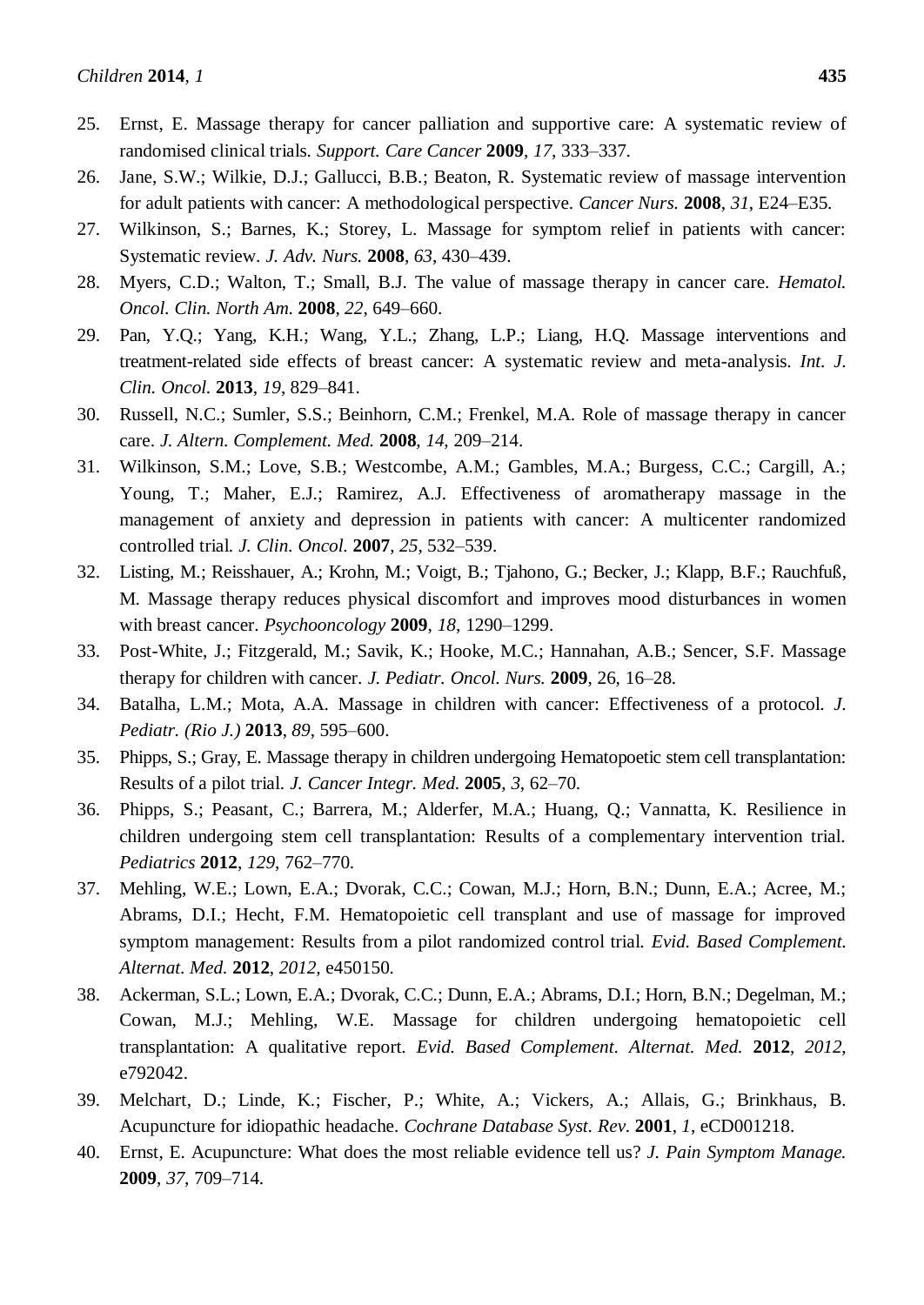- 41. Melchart, D.; Ihbe-Heffinger, A.; Leps, B.; von Schilling, C.; Linde, K. Acupuncture and acupressure for the prevention of chemotherapy-induced nausea—A randomised cross-over pilot study. *Support. Care Cancer* **2006**, *14*, 878–882.
- 42. Ladas, E.J.; Post-White, J.; Hawks, R.; Taromina, K. Evidence for symptom management in the child with cancer. *J. Pediatr. Hematol. Oncol.* **2006**, *28*, 601–615.
- 43. Lu, W.; Dean-Clower, E.; Doherty-Gilman, A.; Rosenthal, D.S. The value of acupuncture in cancer care. *Hematol. Oncol. Clin. North Am.* **2008**, *22*, 631–648.
- 44. Kemper, K.J.; Sarah, R.; Silver-Highfield, E.; Xiarhos, E.; Barnes, L.; Berde, C. On pins and needles? Pediatric pain patients' experience with acupuncture. *Pediatrics* **2000**, *105*, 941–947.
- 45. Wu, S.; Sapru, A.; Stewart, M.A.; Milet, M.J.; Hudes, M.; Livermore, L.F.; Flori, H.R. Using acupuncture for acute pain in hospitalized children. *Pediatr. Crit. Care Med.* **2009**, *10*, 291–296.
- 46. Taromina, K.; Hughes, D.; Meyer, A.; Kelly, K. Acupuncture is feasible in children with cancer with low platelet counts. *J. Soc. Integr. Oncol.* **2007**, *5*, 178–188.
- 47. Kundu, A.; Berman, B. Acupuncture for pediatric pain and symptom management. *Pediatr. Clin. North Am.* **2007**, *54*, 885–889.
- 48. Tsao, J.C.; Meldrum, M.; Bursch, B.; Jacob, M.C.; Kim, S.C.; Zeltzer, L.K. Treatment expectations for CAM interventions in pediatric chronic pain patients and their parents. *Evid. Based Complement. Alternat. Med.* **2005**, *2*, 521–527.
- 49. Lin, Y.C.; Lee, A.C.; Kemper, K.J.; Berde, C.B. Use of complementary and alternative medicine in pediatric pain management service: A survey. *Pain Med.* **2005**, *6*, 452–458.
- 50. Gottschling, S.; Reindl, T.K.; Meyer, S.; Berrang, J.; Henze, G.; Graeber, S.; Ong, M.F.; Graf, N. Acupuncture to alleviate chemotherapy-induced nausea and vomiting in pediatric oncology— A randomized multicenter crossover pilot trial. *Klin. Padiatr.* **2008**, *220*, 365–370.
- 51. Dune, L.S.; Shiao, S.Y. Metaanalysis of acustimulation effects on postoperative nausea and vomiting in children. *Explore (N.Y.)* **2006**, *2*, 314–320.
- 52. Ezzo, J.M.; Richardson, M.A.; Vickers, A.; Allen, C.; Dibble, S.; Issell, B.F.; Lao, L.; Pearl, M.; Ramirez, G.; Roscoe, J.A.; *et al*. Acupuncture-point stimulation for chemotherapy-induced nausea or vomiting. *Cochrane Database Syst. Rev.* **2006**, *2*, eCD002285.
- 53. Lee, A.; Fan, L.T. Stimulation of the wrist acupuncture point P6 for preventing postoperative nausea and vomiting. *Cochrane Database Syst. Rev.* **2009**, *2*, eCD003281.
- 54. Molassiotis, A.; Russell, W.; Hughes, J.; Breckons, M.; Lloyd-Williams, M.; Richardson, J.; Hulme, C.; Brearley, S.G.; Campbell, M.; Garrow, A.; *et al*. The effectiveness of acupressure for the control and management of chemotherapy-related acute and delayed nausea: A randomized controlled trial. *J. Pain Symptom Manage.* **2014**, *47*, 12–25.
- 55. Jones, E.; Isom, S.; Kemper, K.J.; McLean, T.W. Acupressure for chemotherapy-associated nausea and vomiting in children. *J. Soc. Integr. Oncol.* **2008**, *6*, 141–145.
- 56. Landier, W.; Tse, A.M. Use of complementary and alternative medical interventions for the management of procedure-related pain, anxiety, and distress in pediatric oncology: An integrative review. *J. Pediatr. Nurs.* **2010**, *25*, 566–579.
- 57. Kanitz, J.L.; Camus, M.E.; Seifert, G. Keeping the balance—An overview of mind-body therapies in pediatric oncology. *Complement. Ther. Med*. **2013**, *21 Suppl. 1*, S20–S25.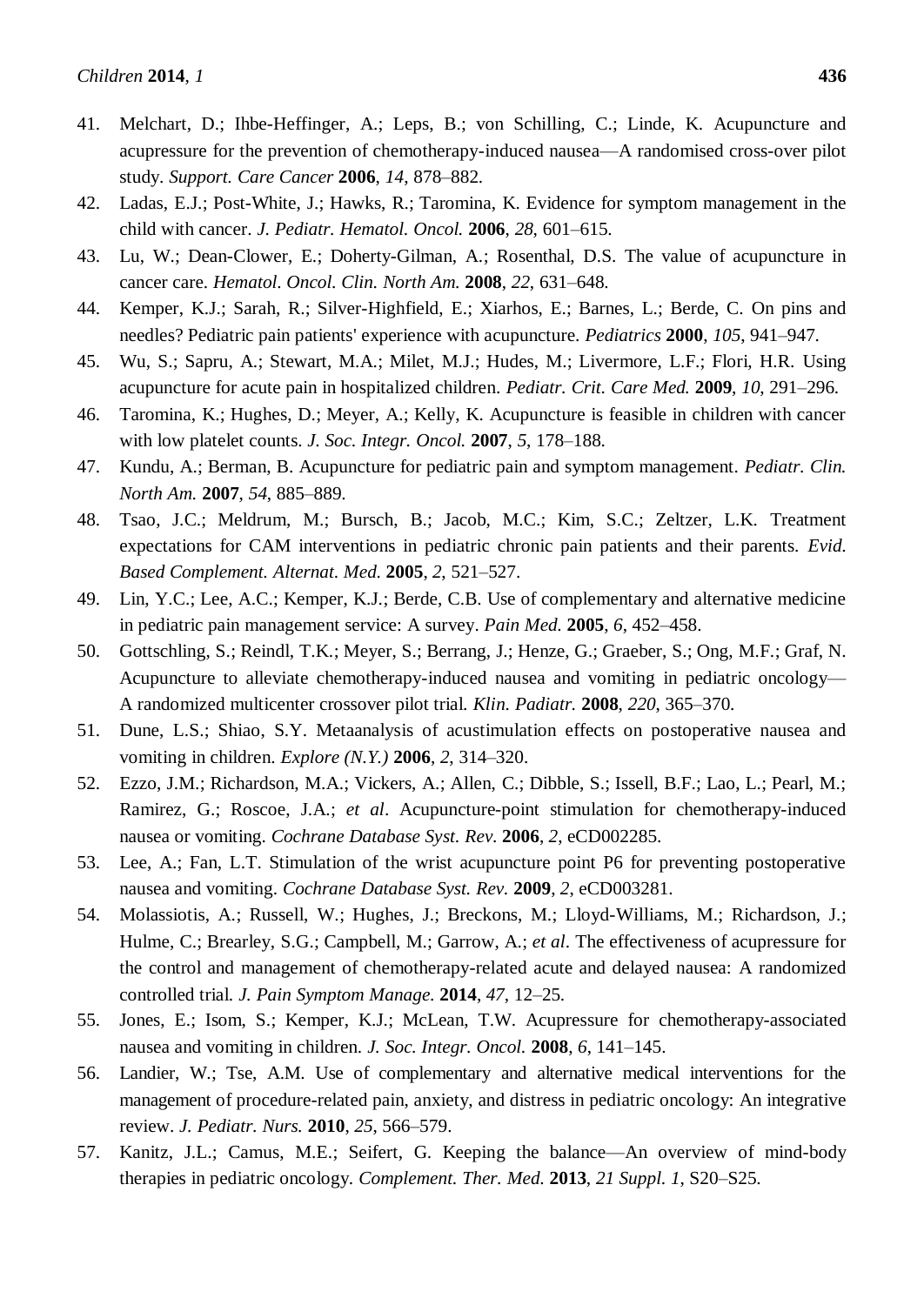- 58. Ahmed, M.; Modak, S.; Sequeira, S. Acute pain relief after Mantram meditation in children with neuroblastoma undergoing anti-GD2 monoclonal antibody therapy. *J. Pediatr. Hematol. Oncol.* **2014**, *36*, 152–155.
- 59. National Center for Complementary and Alternative Medicine (NCCAM): Terms Related to Complementary and Alternative Medicine. Available online: http://nccam.nih.gov/health/providers/camterms.htm (accessed on 12 November 2014).
- 60. Gonella, S.; Garrino, L.; Dimonte, V. Biofield therapies and cancer-related symptoms: A review. *Clin. J. Oncol. Nurs.* **2014**, *18*, 568–576.
- 61. Thrane, S.; Cohen, S.M. Effect of reiki therapy on pain and anxiety in adults: An in-depth literature review of randomized trials with effect size calculations. *Pain Manag. Nurs.* **2014**, doi:10.1016/j.pmn.2013.07.008.
- 62. Wong, J.; Ghiasuddin, A.; Kimata, C.; Patelesio, B.; Siu, A. The impact of healing touch on pediatric oncology patients. *Integr. Cancer Ther.* **2013**, *12*, 25–30.
- 63. Kirkwood, G.; Rampes, H.; Tuffrey, V.; Richardson, J.; Pilkington, K. Yoga for anxiety: A systematic review of the research evidence. *Br. J. Sports Med.* **2005**, *39*, 884–891.
- 64. Pilkington, K.; Kirkwood, G.; Rampes, H.; Richardsona, J. Yoga for depression: The research evidence. *J. Affect. Disord.* **2005**, *89*, 13–24.
- 65. Selvamurthy, W.; Sridharan, K.; Ray, U.S.; Tiwary, R.S.; Hegde, K.S.; Radhakrishan, U.; Sinha, K.C. A new physiological approach to control essential hypertension. *Indian J. Physiol. Pharmacol.* **1998**, *42*, 205–213.
- 66. McCaffrey, R.; Ruknui, P.; Hatthakit, U.; Kasetsomboon, P. The effects of yoga on hypertensive persons in Thailand. *Holist. Nurs. Pract.* **2005**, *19*, 173–180.
- 67. Cramer, H.; Lange, S.; Klose, P.; Paul, A.; Dobos, G. Can yoga improve fatigue in breast cancer patients? A systematic review. *Acta Oncol.* **2012**, *51*, 559–560.
- 68. Bower, J.E.; Woolery, A.; Sternlieb, B.; Garet, D. Yoga for cancer patients and survivors. *Cancer Control* **2005**, *12*, 165–171.
- 69. Galantino, M.L.; Galbavy, R.; Quinn, L. Therapeutic effects of yoga for children: A systematic review of the literature. *Pediatr. Phys. Ther.* **2008**, *20*, 66–80.
- 70. Thygeson, M.V.; Hooke, M.C.; Clapsaddle, J.; Robbins, A.; Moquist, K. Peaceful play yoga: Serenity and balance for children with cancer and their parents. *J. Pediatr. Oncol. Nurs.* **2010**, *27*, 276–284.
- 71. Geyer, R.; Lyons, A.; Amazeen, L.; Alishio, L.; Cooks, L. Feasibility study: The effect of therapeutic yoga on quality of life in children hospitalized with cancer. *Pediatr. Phys. Ther.* **2011**, *23*, 375–379.
- 72. Kelly, K.M. Integrative therapies for children with hematological malignancies. *Hematology Am. Soc. Hematol. Educ. Program* **2009**, *2009*, 307–312.
- 73. Sencer, S.F.; Kelly, K.M. Complementary and alternative therapies in pediatric oncology. *Pediatr. Clin. North Am.* **2007**, *54*, 1043–1060.
- 74. Kelly, K.M. Bringing evidence to complementary and alternative medicine in children with cancer: Focus on nutrition-related therapies. *Pediatr. Blood Cancer* **2008**, *50*, 490–493, 498.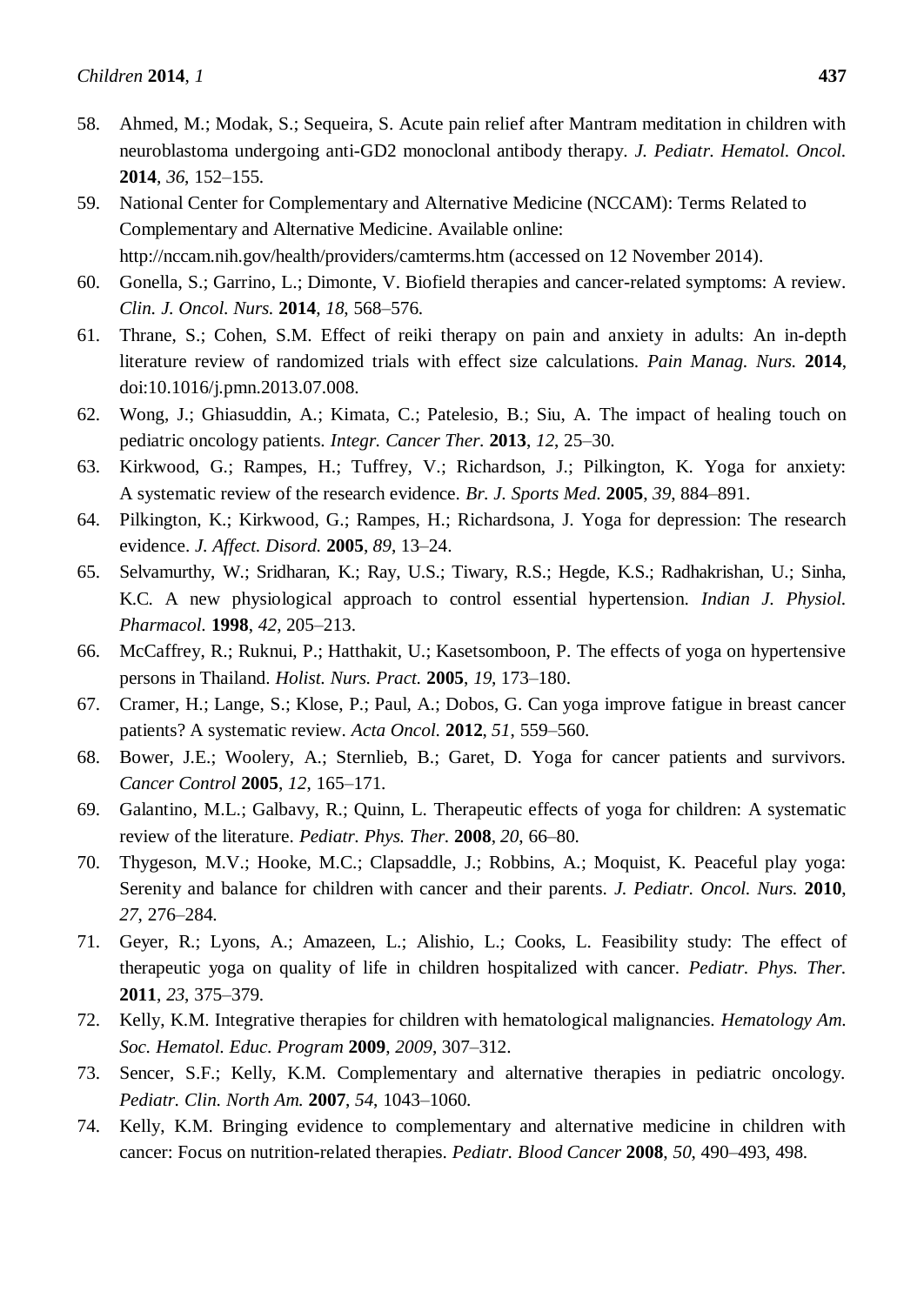- 75. National Center for Complementary and Alternative Medicine (NCCAM): What is CAM?; Available online: http://nccam.nih.gov/health/whatiscam/chinesemed.htm (accessed on 12 November 2014).
- 76. Meyer-Hamme, G.; Beckmann, K.; Radtke, J.; Efferth, T.; Greten, H.J.; Rostock, M.; Schröder, S. A survey of chinese medicinal herbal treatment for chemotherapy-induced oral mucositis. *Evid. Based Complement. Alternat. Med.* **2013**, 2013, e284959.
- 77. Zhang, M.; Li, J.; He, L.; Tripathy, D. Chinese medicinal herbs to treat the side-effects of chemotherapy in breast cancer patients. *Cochrane Database Syst. Rev.* **2007**, 2, eCD004921.
- 78. Bertoglio, J.C.; Folatre, I.; Bombardelli, E.; Riva, A.; Morazzoni, P.; Ronchi, M.; Petrangolini, G. Management of gastrointestinal mucositis due to cancer therapies in pediatric patients: Results of a case series with SAMITAL((R)). *Future Oncol.* **2012**, *8*, 1481–1486.
- 79. Pawar, D.; Neve, R.S.; Kalgane, S.; Riva, A.; Bombardelli, E.; Ronchi, M.; Petrangolini, G.; Morazzoni, P. SAMITAL(R) improves chemo/radiotherapy-induced oral mucositis in patients with head and neck cancer: Results of a randomized, placebo-controlled, single-blind Phase II study. *Support. Care Cancer* **2013**, *21*, 827–834.
- 80. Seely, D.; Wu, P.; Fritz, H.; Kennedy, D.A.; Tsui, T.; Seely, A.J.E.; Mills, E. Melatonin as adjuvant cancer care with and without chemotherapy: a systematic review and meta-analysis of randomized trials. *Integr. Cancer Ther.* **2012**, *11*, 293–303.
- 81. Fischer-Rasmussen, W.; Kjaer, S.K.; Dahl, C.; Asping, U. Ginger treatment of hyperemesis gravidarum. *Eur. J. Obstet. Gynecol. Reprod. Biol.* **1991**, *38*, 19–24.
- 82. Keating, A.; Chez, R.A. Ginger syrup as an antiemetic in early pregnancy. *Altern. Ther. Health Med.* **2002**, *8*, 89–91.
- 83. Ozgoli, G.; Goli, M.; Simbar, M. Effects of ginger capsules on pregnancy, nausea, and vomiting. *J. Altern. Complement. Med.* **2009**, *15*, 243–246.
- 84. Smith, C.; Crowther, C.; Willson, K.; Hotham, N.B.; McMillian, V.B. A randomized controlled trial of ginger to treat nausea and vomiting in pregnancy. *Obstet. Gynecol.* **2004**, *103*, 639–645.
- 85. Arfeen, Z.; Owen, H.; Plummer, J.L.; Ilsley, A.H.; Sorby-Adams, R.A.; Doecke, C.J. A doubleblind randomized controlled trial of ginger for the prevention of postoperative nausea and vomiting. *Anaesth. Intensive. Care.* **1995**, *23*, 449–452.
- 86. Bone, M.E.; Wilkinson, D.J.; Young, J.R.; McNeil, J.; Charlton, S. Ginger root—A new antiemetic. The effect of ginger root on postoperative nausea and vomiting after major gynaecological surgery. *Anaesthesia* **1990**, *45*, 669–671.
- 87. Phillips, S.; Ruggier, R.; Hutchinson, S.E. *Zingiber officinale* (ginger)—An antiemetic for day case surgery. *Anaesthesia* **1993**, *48*,715–717.
- 88. Visalyaputra, S.; Petchpaisit, N.; Somcharoen, K.; Choavaratana, R. The efficacy of ginger root in the prevention of postoperative nausea and vomiting after outpatient gynaecological laparoscopy. *Anaesthesia* **1998**, *53*, 506–510.
- 89. Ryan, J.L.; Heckler, C.E.; Roscoe, J.A.; Dakhil, S.R.; Kirshner, J.; Flynn, P.J.; Hickok, J.T.; Morrow, G.R. Ginger (*Zingiber officinale*) reduces acute chemotherapy-induced nausea: A URCC CCOP study of 576 patients. *Support. Care Cancer* **2012**, *20*, 1479–1489.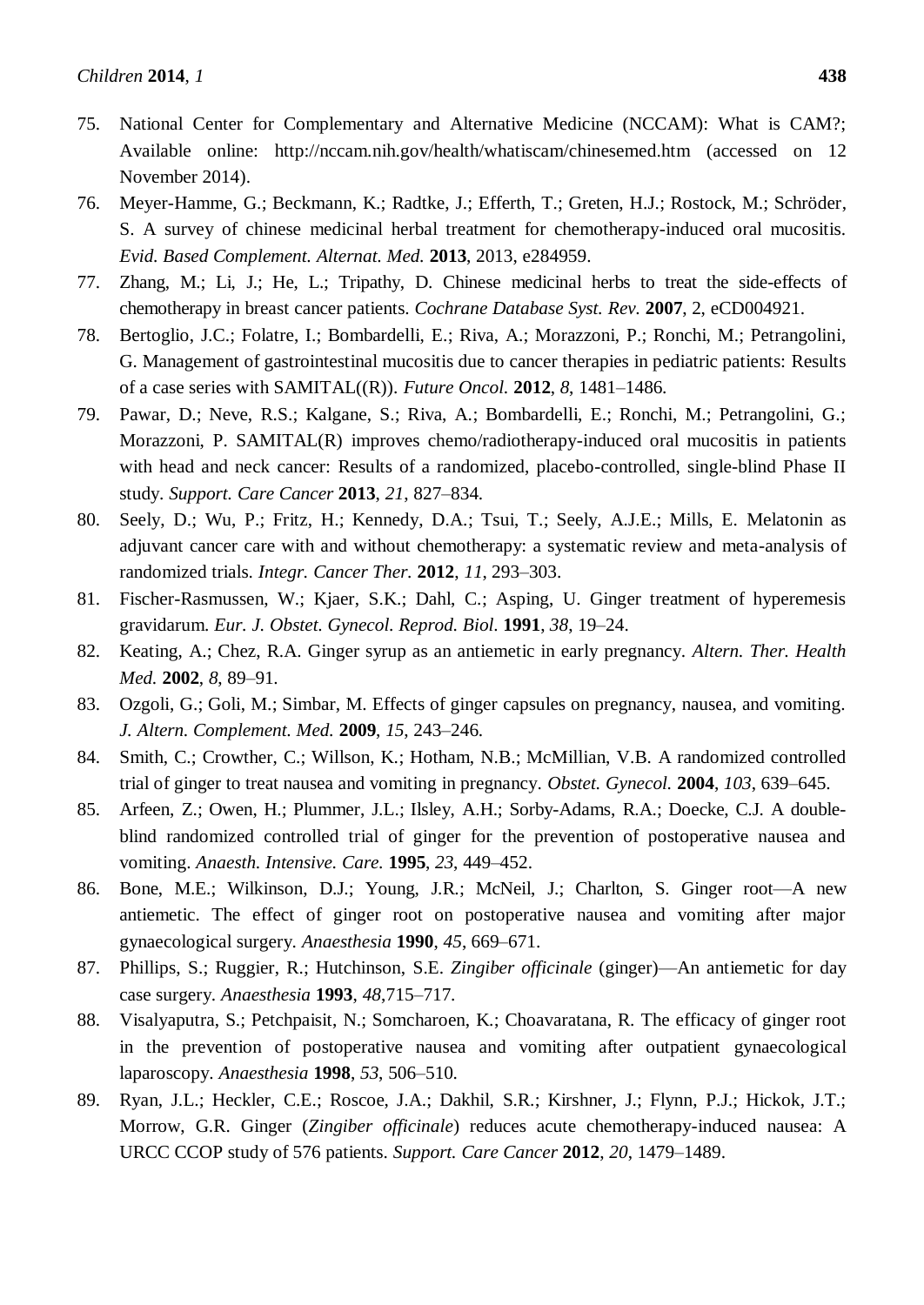- 90. Gerbitz, A.; Schultz, M.; Wilke, A.; Linde, H.-J.; Schölmerich, J.; Andreesen, R.; Holler, E. Probiotic effects on experimental graft-versus-host disease: Let them eat yogurt. *Blood* **2004**, *103*, 4365–4367.
- 91. Wada, M.; Nagata, S.; Saito, M.; Shimizu, T.; Yamashiro, Y.; Matsuki, T.; Asahara, T.; Nomoto, K. Effects of the enteral administration of *Bifidobacterium breve* on patients undergoing chemotherapy for pediatric malignancies. *Support. Care Cancer* **2010**, *18*, 751–759.
- 92. Stachowicz-Stencel, T.; Synakiewicz, A. Glutamine as a supplemental treatment in pediatric and adult oncology patients. *Expert Opin. Investig. Drugs* **2012**, *21*, 1861–1871.
- 93. Kuskonmaz, B.; Yalcin, S.; Kucukbayrak, O.; Cetin, N.; Cetin, M.; Tezcan, I.; Uckan, D. The effect of glutamine supplementation on hematopoietic stem cell transplant outcome in children: A case-control study. *Pediatr. Transplant.* **2008**, *12*, 47–51.
- 94. Aquino, V.M.; Harvey, A.R.; Garvin, J.H.; Godder, K.T.; Nieder, M.L.; Adams, R.H.; Jackson, G.B.; Sandler, E.S. A double-blind randomized placebo-controlled study of oral glutamine in the prevention of mucositis in children undergoing hematopoietic stem cell transplantation: A pediatric blood and marrow transplant consortium study. *Bone Marrow Transplant.* **2005**, *36*, 611–616.
- 95. Yildirim, Z.K.; Bidev, D.; Buyukavci, M. Parenteral glutamine supplementation has no effect on chemotherapy-induced toxicity in children with non-Hodgkin lymphoma. *J. Pediatr. Hematol. Oncol.* **2013**, *35*, 371–376.
- 96. Amara, S. Oral glutamine for the prevention of chemotherapy-induced peripheral neuropathy. *Ann. Pharmacother.* **2008**, *42*, 1481–1485.
- 97. Scott Bradfield, Nemours Childrens Hospital, Orlando, FL, USA, Personal Communication, 2014.
- 98. Hockenberry, M.J.; Hooke, M.C.; Gregurich, M.; McCarthy, K. Carnitine plasma levels and fatigue in children/adolescents receiving cisplatin, ifosfamide, or doxorubicin. *J. Pediatr. Hematol. Oncol.* **2009**, *31*, 664–669.
- 99. Sood, A.; Barton, D.L.; Bauer, B.A.; Loprinzi, C.L. A critical review of complementary therapies for cancer-related fatigue. *Integr. Cancer Ther.* **2007**, *6*, 8–13.
- 100. Cruciani, R.A.; Zhang, J.J.; Manola, J.; Cella, D.; Ansari, B.; Fisch, M.J. L-Carnitine supplementation for the management of fatigue in patients with cancer: An eastern cooperative oncology group phase III, randomized, double-blind, placebo-controlled trial. *J. Clin. Oncol.* **2012**, *30*, 3864–3869.
- 101. Block, K.I.; Gyllenhaal, C.; Mead, M.N. Safety and efficacy of herbal sedatives in cancer care. *Integr. Cancer Ther.* **2004**, *3*, 128–148.
- 102. Kennedy, D.D.; Tucker, K.L.; Ladas, E.D.; Rheingold, S.R.; Blumberg, J.; Kelly, K.M. Low antioxidant vitamin intakes are associated with increases in adverse effects of chemotherapy in children with acute lymphoblastic leukemia. *Am. J. Clin. Nutr.* **2004**, *79*, 1029–1036.
- 103. Lawenda, B.D.; Kelly, K.M.; Ladas, E.J.; Sagar, S.M.; Vickers, A.; Blumberg, J.B. Should supplemental antioxidant administration be avoided during chemotherapy and radiation therapy? *J. Natl. Cancer Inst.* **2008**, *100*, 773–783.
- 104. Ladas, E.J.; Kroll, D.J.; Oberlies, N.H.; Cheng, B.; Ndao, D.H.; Rheingold, S.R.; Kelly, K.M. A randomized, controlled, double-blind, pilot study of milk thistle for the treatment of hepatotoxicity in childhood acute lymphoblastic leukemia (ALL). *Cancer* **2010**, *116*, 506–513.